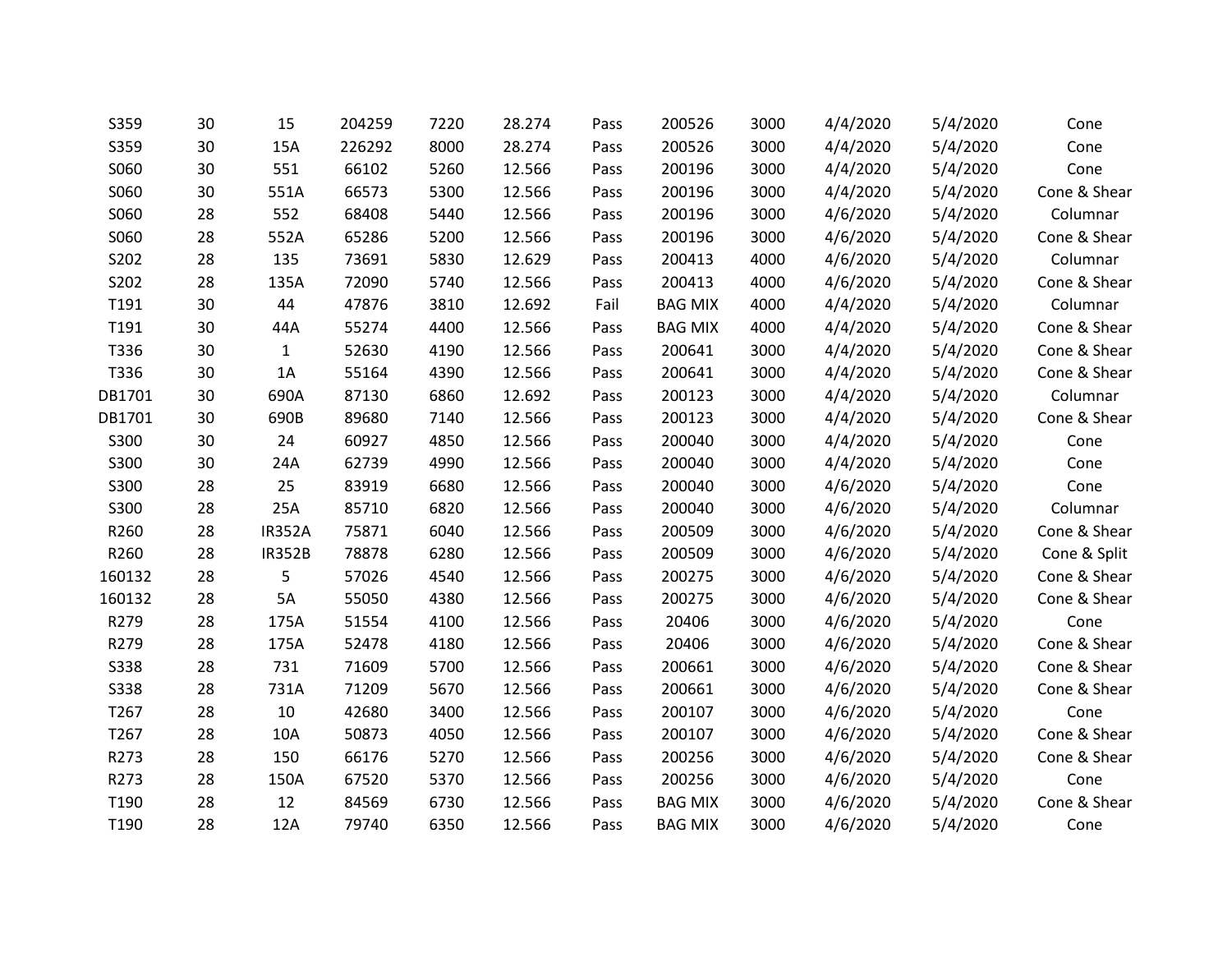| T336   | 28 | 2     | 64466  | 5130  | 12.566 | Pass | 200641         | 3000 | 4/6/2020 | 5/4/2020 | Cone & Shear |
|--------|----|-------|--------|-------|--------|------|----------------|------|----------|----------|--------------|
| T336   | 28 | 2A    | 66496  | 5290  | 12.566 | Pass | 200641         | 3000 | 4/6/2020 | 5/4/2020 | Columnar     |
| DB1801 | 28 | 83    | 57970  | 4610  | 12.566 | Pass | 200641         | 3000 | 4/6/2020 | 5/4/2020 | Cone & Shear |
| DB1801 | 28 | 83A   | 57646  | 4590  | 12.566 | Pass | 200641         | 3000 | 4/6/2020 | 5/4/2020 | Columnar     |
| DB1801 | 28 | 84    | 61894  | 4930  | 12.566 | Pass | 200641         | 3000 | 4/6/2020 | 5/4/2020 | Cone         |
| DB1801 | 28 | 84A   | 58964  | 4690  | 12.566 | Pass | 200641         | 3000 | 4/6/2020 | 5/4/2020 | Cone & Shear |
| S202   | 28 | 134   | 123803 | 4380  | 28.274 | Pass | 200144         | 3000 | 4/6/2020 | 5/4/2020 | Columnar     |
| S202   | 28 | 134A  | 119812 | 4240  | 28.274 | Pass | 200144         | 3000 | 4/6/2020 | 5/4/2020 | Cone         |
| S127   | 28 | 157   | 68684  | 5450  | 12.592 | Pass | 200401         | 3000 | 4/6/2020 | 5/4/2020 | Cone         |
| S127   | 28 | 157A  | 68102  | 5420  | 12.566 | Pass | 200401         | 3000 | 4/6/2020 | 5/4/2020 | Cone & Shear |
| S127   | 28 | 158   | 92336  | 7350  | 12.566 | Pass | 200040         | 3000 | 4/6/2020 | 5/4/2020 | Cone         |
| S127   | 28 | 158A  | 96577  | 7690  | 12.566 | Pass | 200040         | 3000 | 4/6/2020 | 5/4/2020 | Cone         |
| DB1701 | 28 | 2079A | 74996  | 5970  | 12.566 | Pass | 200123         | 3000 | 4/6/2020 | 5/4/2020 | Cone & Shear |
| DB1701 | 28 | 2079B | 74772  | 5950  | 12.566 | Pass | 200123         | 3000 | 4/6/2020 | 5/4/2020 | Cone         |
| 106077 | 28 | 26A   | 66289  | 5280  | 12.566 | Pass | 200286         | 3000 | 4/6/2020 | 5/4/2020 | Columnar     |
| 106077 | 28 | 26A   | 69833  | 5560  | 12.566 | Pass | 200286         | 3000 | 4/6/2020 | 5/4/2020 | Cone & Shear |
| 106077 | 28 | 27A   | 60230  | 4790  | 12.566 | Pass | 200286         | 3000 | 4/6/2020 | 5/4/2020 | Cone & Shear |
| 106077 | 28 | 27A   | 58679  | 4670  | 12.566 | Pass | 200286         | 3000 | 4/6/2020 | 5/4/2020 | Cone & Shear |
| Q029   | 28 | 479A  | 60873  | 4840  | 12.566 | Pass | 200055         | 3000 | 4/6/2020 | 5/4/2020 | Cone & Shear |
| Q029   | 28 | 479A  | 60685  | 4830  | 12.566 | Pass | 200055         | 3000 | 4/6/2020 | 5/4/2020 | Cone & Shear |
| R295   | 28 | 112   | 60647  | 4830  | 12.566 | Pass | 200203         | 3000 | 4/6/2020 | 5/4/2020 | Cone & Shear |
| R295   | 28 | 112A  | 60906  | 4850  | 12.566 | Pass | 200203         | 3000 | 4/6/2020 | 5/4/2020 | Cone & Shear |
| T079   | 30 | 99A   | 85682  | 6820  | 12.566 | Pass | 200065         | 3000 | 4/4/2020 | 5/4/2020 | Cone & Shear |
| T079   | 30 | 99A   | 78020  | 6210  | 12.566 | Pass | 200065         | 3000 | 4/4/2020 | 5/4/2020 | Cone         |
| T265   | 28 | 18A   | 127815 | 10170 | 12.566 | Pass |                | 3000 | 4/6/2020 | 5/4/2020 | Columnar     |
| T265   | 28 | 18A   | 129205 | 10280 | 12.566 | Pass |                | 3000 | 4/6/2020 | 5/4/2020 | Columnar     |
| T281   | 30 | 76A   | 79440  | 6320  | 12.566 | Pass | 200084         | 3000 | 4/4/2020 | 5/4/2020 | Columnar     |
| T281   | 30 | 76A   | 75426  | 6000  | 12.566 | Pass | 200084         | 3000 | 4/4/2020 | 5/4/2020 | Columnar     |
| T299   | 28 | 10A   | 90922  | 7240  | 12.566 | Pass | <b>GROUT</b>   | 3000 | 4/6/2020 | 5/4/2020 | Columnar     |
| T299   | 28 | 10A   | 90151  | 7170  | 12.566 | Pass | <b>GROUT</b>   | 3000 | 4/6/2020 | 5/4/2020 | Cone & Shear |
| T344   | 28 | 3A    | 71644  | 5700  | 12.566 | Pass | <b>BAG MIX</b> | 4000 | 4/6/2020 | 5/4/2020 | Cone & Shear |
| T344   | 28 | 3A    | 79014  | 6290  | 12.566 | Pass | <b>BAG MIX</b> | 4000 | 4/6/2020 | 5/4/2020 | Columnar     |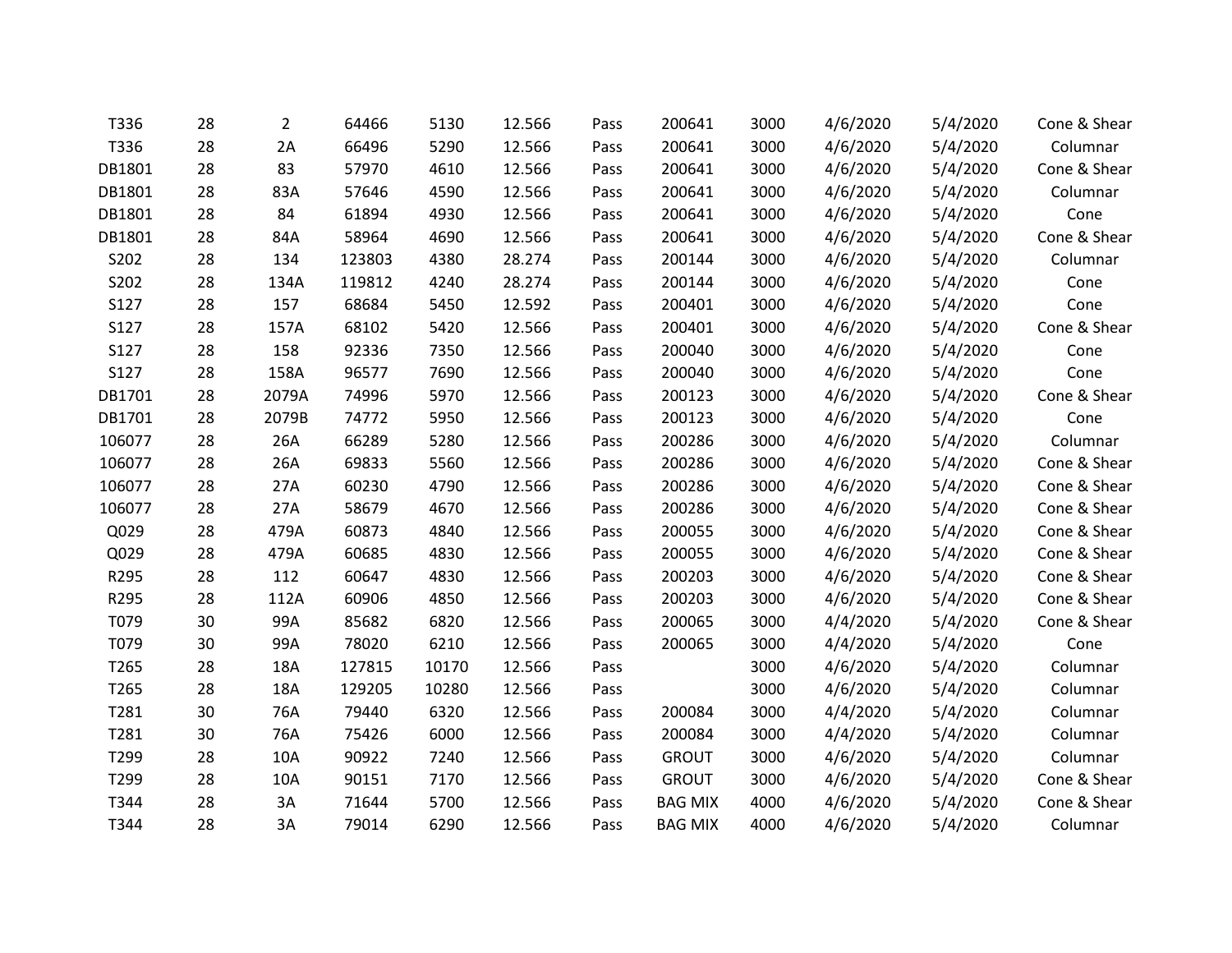| T345             | 28 | 26A           | 53882  | 4280  | 12.585 | Pass | 200271 | 3000 | 4/6/2020  | 5/4/2020 | Cone & Shear |
|------------------|----|---------------|--------|-------|--------|------|--------|------|-----------|----------|--------------|
| T345             | 28 | 26A           | 55480  | 4410  | 12.585 | Pass | 200271 | 3000 | 4/6/2020  | 5/4/2020 | Columnar     |
| T369             | 28 | 5A            | 52224  | 4160  | 12.566 | Pass | 200630 | 3000 | 4/6/2020  | 5/4/2020 | Cone & Shear |
| T369             | 28 | 5A            | 49855  | 3970  | 12.566 | Pass | 200630 | 3000 | 4/6/2020  | 5/4/2020 | Shear        |
| T402             | 30 | $3-A$         | 117473 | 9350  | 12.566 | Pass |        | 3000 | 4/4/2020  | 5/4/2020 | Cone         |
| T402             | 30 | $3-A$         | 108042 | 8600  | 12.566 | Pass |        | 3000 | 4/4/2020  | 5/4/2020 | Cone & Shear |
| T255             | 14 | 6B            | 64671  | 5150  | 12.566 | Pass | 200181 | 3000 | 4/20/2020 | 5/4/2020 | Cone         |
| R279             | 12 | 185B          | 60753  | 4830  | 12.566 | Pass | 20406  | 3000 | 4/22/2020 | 5/4/2020 | Cone & Shear |
| R279             | 12 | 185B          | 56012  | 4460  | 12.566 | Pass | 20406  | 3000 | 4/22/2020 | 5/4/2020 | Cone & Shear |
| S359             | 28 | 16            | 279817 | 9900  | 28.274 | Pass | 200138 | 3000 | 4/7/2020  | 5/5/2020 | Cone & Shear |
| S359             | 28 | 16A           | 308866 | 10920 | 28.274 | Pass | 200138 | 3000 | 4/7/2020  | 5/5/2020 | Cone         |
| R260             | 28 | <b>IR353A</b> | 71613  | 5700  | 12.566 | Pass | 200509 | 3000 | 4/7/2020  | 5/5/2020 | Cone         |
| R260             | 28 | <b>IR353B</b> | 74302  | 5910  | 12.566 | Pass | 200509 | 3000 | 4/7/2020  | 5/5/2020 | Cone         |
| 111041           | 28 | $S-4$         | 72902  | 5800  | 12.566 | Pass | 200316 | 3000 | 4/7/2020  | 5/5/2020 | Cone         |
| 111041           | 28 | $S-4A$        | 72797  | 5790  | 12.566 | Pass | 200316 | 3000 | 4/7/2020  | 5/5/2020 | Cone         |
| R279             | 28 | 176A          | 67527  | 5370  | 12.566 | Pass | 20406  | 3000 | 4/7/2020  | 5/5/2020 | Cone         |
| R279             | 28 | 176A          | 64936  | 5170  | 12.566 | Pass | 20406  | 3000 | 4/7/2020  | 5/5/2020 | Cone         |
| T <sub>255</sub> | 28 | 3             | 49947  | 3970  | 12.566 | Pass | 200182 | 3000 | 4/7/2020  | 5/5/2020 | Cone         |
| T255             | 28 | 3A            | 51400  | 4090  | 12.566 | Pass | 200182 | 3000 | 4/7/2020  | 5/5/2020 | Cone & Shear |
| T267             | 28 | 11            | 89397  | 7110  | 12.566 | Pass | 200107 | 3000 | 4/7/2020  | 5/5/2020 | Cone         |
| T267             | 28 | 11A           | 72013  | 5730  | 12.566 | Pass | 200107 | 3000 | 4/7/2020  | 5/5/2020 | Cone & Shear |
| Q921             | 28 | 627           | 49995  | 3980  | 12.566 | Pass | 200186 | 3000 | 4/7/2020  | 5/5/2020 | Cone & Shear |
| Q921             | 28 | 627-A         | 47795  | 3800  | 12.566 | Pass | 200186 | 3000 | 4/7/2020  | 5/5/2020 | Cone & Shear |
| R243             | 28 | 154           | 71066  | 5660  | 12.566 | Pass | 200527 | 3000 | 4/7/2020  | 5/5/2020 | Columnar     |
| R243             | 28 | 154A          | 70135  | 5580  | 12.566 | Pass | 200527 | 3000 | 4/7/2020  | 5/5/2020 | Cone & Shear |
| R273             | 28 | 151           | 70228  | 5590  | 12.566 | Pass | 200256 | 3000 | 4/7/2020  | 5/5/2020 | Cone         |
| R273             | 28 | 151A          | 68541  | 5450  | 12.566 | Pass | 200256 | 3000 | 4/7/2020  | 5/5/2020 | Cone         |
| T336             | 28 | 3             | 52155  | 4150  | 12.566 | Pass | 200641 | 3000 | 4/7/2020  | 5/5/2020 | Columnar     |
| T336             | 28 | 3A            | 53021  | 4220  | 12.566 | Pass | 200641 | 3000 | 4/7/2020  | 5/5/2020 | Columnar     |
| DB1701           | 28 | 797A          | 104138 | 8290  | 12.566 | Pass | 200123 | 3000 | 4/7/2020  | 5/5/2020 | Cone         |
| DB1701           | 28 | 797B          | 102670 | 8170  | 12.566 | Pass | 200123 | 3000 | 4/7/2020  | 5/5/2020 | Cone         |
| DB1701           | 28 | 2080A         | 89080  | 7090  | 12.566 | Pass | 200123 | 3000 | 4/7/2020  | 5/5/2020 | Cone         |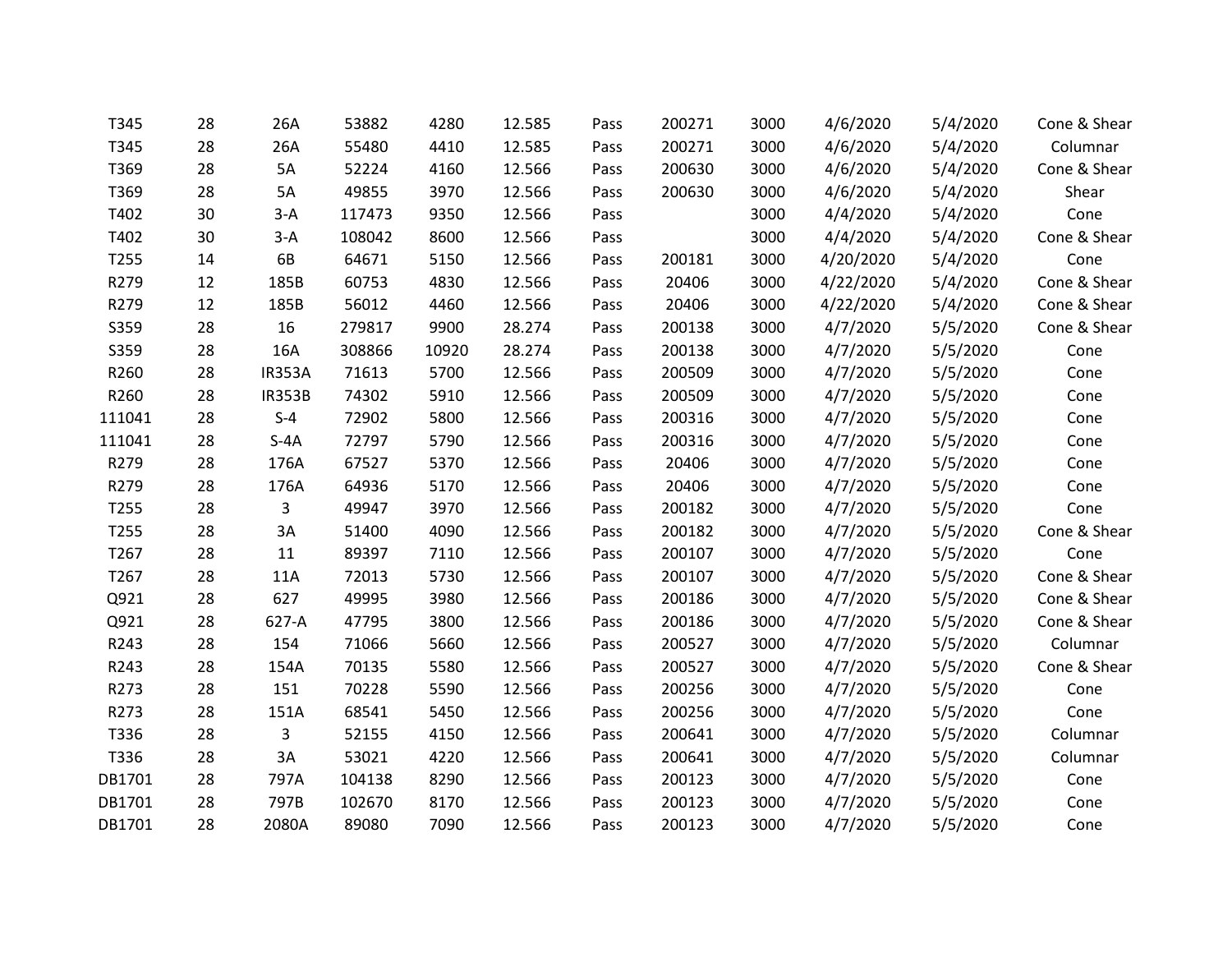| DB1701           | 28             | 2080B     | 87391  | 6950  | 12.566 | Pass | 200123         | 3000  | 4/7/2020  | 5/5/2020 | Cone & Shear |
|------------------|----------------|-----------|--------|-------|--------|------|----------------|-------|-----------|----------|--------------|
| S127             | 28             | 159       | 86378  | 6870  | 12.566 | Pass | 200401         | 3000  | 4/7/2020  | 5/5/2020 | Cone         |
| S127             | 28             | 159A      | 89199  | 7100  | 12.566 | Pass | 200401         | 3000  | 4/7/2020  | 5/5/2020 | Cone         |
| S127             | 28             | 160       | 91445  | 7280  | 12.566 | Pass | 200040         | 3000  | 4/7/2020  | 5/5/2020 | Cone & Shear |
| S127             | 28             | 160A      | 94201  | 7500  | 12.566 | Pass | 200040         | 3000  | 4/7/2020  | 5/5/2020 | Cone         |
| DB1801           | 28             | 85        | 67049  | 5340  | 12.566 | Pass | 200677         | 3000  | 4/7/2020  | 5/5/2020 | Cone         |
| DB1801           | 28             | 85A       | 64936  | 5170  | 12.566 | Pass | 200677         | 3000  | 4/7/2020  | 5/5/2020 | Cone & Shear |
| DB1801           | 28             | 87        | 71146  | 5660  | 12.566 | Pass | 200677         | 3000  | 4/7/2020  | 5/5/2020 | Cone & Shear |
| DB1801           | 28             | 87A       | 72434  | 5760  | 12.566 | Pass | 200677         | 3000  | 4/7/2020  | 5/5/2020 | Cone         |
| T014             | 28             | 24A       | 105432 | 8380  | 12.579 | Pass | 200360         | 4500  | 4/7/2020  | 5/5/2020 | Cone & Shear |
| T014             | 28             | 24A       | 106285 | 8460  | 12.566 | Pass | 200360         | 4500  | 4/7/2020  | 5/5/2020 | Cone         |
| T281             | 28             | 77A       | 81239  | 6450  | 12.592 | Pass | 200084         | 3000  | 4/7/2020  | 5/5/2020 | Columnar     |
| T281             | 28             | 77A       | 80419  | 6390  | 12.592 | Pass | 200084         | 3000  | 4/7/2020  | 5/5/2020 | Cone & Shear |
| T344             | 28             | 4A        | 67380  | 5350  | 12.598 | Pass | <b>BAG MIX</b> | 4000  | 4/7/2020  | 5/5/2020 | Cone & Shear |
| T344             | 28             | 4A        | 71577  | 5700  | 12.566 | Pass | <b>BAG MIX</b> | 4000  | 4/7/2020  | 5/5/2020 | Cone & Shear |
| T345             | 28             | 27A       | 51145  | 4070  | 12.566 | Pass | 200271         | 3000  | 4/7/2020  | 5/5/2020 | Cone & Shear |
| T345             | 28             | 27A       | 52436  | 4170  | 12.566 | Pass | 200271         | 3000  | 4/7/2020  | 5/5/2020 | Columnar     |
| T369             | 28             | 6A        | 49749  | 3940  | 12.636 | Pass | 200603         | 3000  | 4/7/2020  | 5/5/2020 | Cone & Shear |
| T369             | 28             | 6A        | 49076  | 3910  | 12.566 | Pass | 200603         | 3000  | 4/7/2020  | 5/5/2020 | Cone & Shear |
| DB1801           | 28             | 35ARK     | 166716 | 13270 | 12.566 | Pass | 200046         | 10000 | 4/7/2020  | 5/5/2020 | Cone         |
| DB1801           | 28             | 35ARK     | 176536 | 14050 | 12.566 | Pass | 200046         | 10000 | 4/7/2020  | 5/5/2020 | Cone & Shear |
| T255             | 14             | <b>7B</b> | 58764  | 4680  | 12.566 | Pass | 200181         | 3000  | 4/21/2020 | 5/5/2020 | Cone & Shear |
| R279             | 7              | 186B      | 48745  | 3880  | 12.566 | Pass | 20406          | 3000  | 4/28/2020 | 5/5/2020 | Columnar     |
| R279             | 7              | 186B      | 50531  | 4020  | 12.566 | Pass | 20406          | 3000  | 4/28/2020 | 5/5/2020 | Columnar     |
| T255             | 5              | 8D        | 47894  | 3810  | 12.566 | Pass | 200181         | 3000  | 4/30/2020 | 5/5/2020 | Cone & Shear |
| S202             | $\overline{7}$ | 153B      | 119478 | 4230  | 28.274 | Pass | 200135         | 3000  | 4/27/2020 | 5/5/2020 | Cone         |
| S307             | 14             | 26B       | 61448  | 4890  | 12.566 | Pass | 200397         | 3000  | 4/21/2020 | 5/5/2020 | Columnar     |
| 160132           | 28             | 6         | 66040  | 5260  | 12.566 | Pass | 200275         | 3000  | 4/8/2020  | 5/6/2020 | Cone         |
| 160132           | 28             | 6A        | 61076  | 4860  | 12.566 | Pass | 200275         | 3000  | 4/8/2020  | 5/6/2020 | Cone         |
| S060             | 28             | 553       | 97852  | 7790  | 12.566 | Pass | 200196         | 3000  | 4/8/2020  | 5/6/2020 | Cone         |
| S060             | 28             | 553A      | 92274  | 7340  | 12.566 | Pass | 200196         | 3000  | 4/8/2020  | 5/6/2020 | Cone         |
| T <sub>255</sub> | 28             | 4         | 124839 | 9930  | 12.566 | Pass | 200552         | 4500  | 4/8/2020  | 5/6/2020 | Cone & Shear |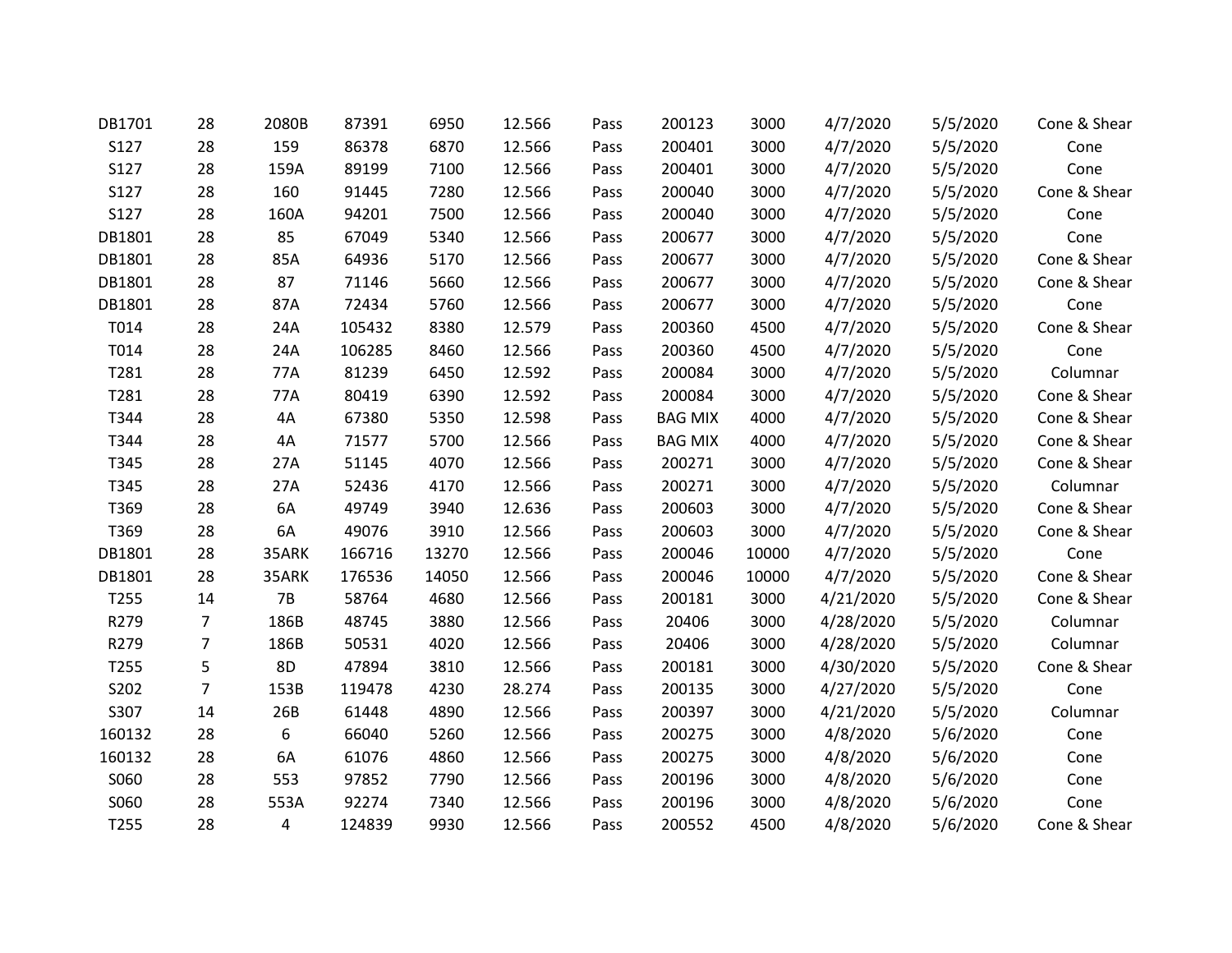| T255   | 28 | 4A            | 120738 | 9610  | 12.566 | Pass | 200552 | 4500 | 4/8/2020 | 5/6/2020 | Cone         |
|--------|----|---------------|--------|-------|--------|------|--------|------|----------|----------|--------------|
| R260   | 28 | <b>SW355A</b> | 59522  | 4740  | 12.566 | Pass | 200110 | 3000 | 4/8/2020 | 5/6/2020 | Cone & Shear |
| R260   | 28 | <b>SW355B</b> | 54948  | 4370  | 12.566 | Pass | 200110 | 3000 | 4/8/2020 | 5/6/2020 | Cone & Shear |
| R260   | 28 | <b>IR356A</b> | 63114  | 5020  | 12.566 | Pass | 200509 | 3000 | 4/8/2020 | 5/6/2020 | Columnar     |
| R260   | 28 | <b>IR356B</b> | 61864  | 4920  | 12.566 | Pass | 200509 | 3000 | 4/8/2020 | 5/6/2020 | Cone & Shear |
| R260   | 28 | <b>SW354A</b> | 56981  | 4510  | 12.629 | Pass | 200110 | 3000 | 4/8/2020 | 5/6/2020 | Shear        |
| R260   | 28 | <b>SW354B</b> | 56589  | 4500  | 12.566 | Pass | 200110 | 3000 | 4/8/2020 | 5/6/2020 | Shear        |
| 123482 | 28 | 8             | 58374  | 4630  | 12.604 | Pass | 200505 | 3000 | 4/8/2020 | 5/6/2020 | Cone         |
| 123482 | 28 | 8A            | 62998  | 5010  | 12.566 | Pass | 200505 | 3000 | 4/8/2020 | 5/6/2020 | Cone         |
| 12370  | 28 | 18            | 56506  | 4490  | 12.573 | Pass | 200337 | 3000 | 4/8/2020 | 5/6/2020 | Cone & Split |
| 12370  | 28 | 18A           | 56273  | 4480  | 12.566 | Pass | 200337 | 3000 | 4/8/2020 | 5/6/2020 | Cone & Shear |
| Q921   | 28 | 628           | 50215  | 4000  | 12.566 | Pass | 200186 | 3000 | 4/8/2020 | 5/6/2020 | Columnar     |
| Q921   | 28 | 628-A         | 47184  | 3750  | 12.566 | Pass | 200186 | 3000 | 4/8/2020 | 5/6/2020 | Cone & Shear |
| R273   | 28 | 152           | 64191  | 5110  | 12.566 | Pass | 200256 | 3000 | 4/8/2020 | 5/6/2020 | Cone & Shear |
| R273   | 28 | 152A          | 67246  | 5350  | 12.566 | Pass | 200256 | 3000 | 4/8/2020 | 5/6/2020 | Cone         |
| S202   | 28 | 136           | 137973 | 4880  | 28.274 | Pass | 200144 | 3000 | 4/8/2020 | 5/6/2020 | Cone & Shear |
| S202   | 28 | 136A          | 133261 | 4710  | 28.274 | Pass | 200144 | 3000 | 4/8/2020 | 5/6/2020 | Cone         |
| S202   | 28 | 137           | 78299  | 6230  | 12.566 | Pass | 200149 | 3000 | 4/8/2020 | 5/6/2020 | Cone         |
| S202   | 28 | 137A          | 77233  | 6150  | 12.566 | Pass | 200149 | 3000 | 4/8/2020 | 5/6/2020 | Cone & Shear |
| S202   | 28 | 138           | 68164  | 5420  | 12.566 | Pass | 200147 | 3000 | 4/8/2020 | 5/6/2020 | Cone & Shear |
| S202   | 28 | 138A          | 68272  | 5430  | 12.566 | Pass | 200147 | 3000 | 4/8/2020 | 5/6/2020 | Cone         |
| DB1701 | 28 | 2081A         | 97250  | 7740  | 12.566 | Pass | 200123 | 3000 | 4/8/2020 | 5/6/2020 | Cone         |
| DB1701 | 28 | 2081B         | 97074  | 7720  | 12.566 | Pass | 200123 | 3000 | 4/8/2020 | 5/6/2020 | Cone         |
| R279   | 28 | 177A          | 58928  | 4690  | 12.566 | Pass | 20406  | 3000 | 4/8/2020 | 5/6/2020 | Cone         |
| R279   | 28 | 177A          | 55329  | 4400  | 12.566 | Pass | 20406  | 3000 | 4/8/2020 | 5/6/2020 | Cone & Shear |
| S127   | 28 | 161           | 91768  | 7300  | 12.566 | Pass | 200401 | 3000 | 4/8/2020 | 5/6/2020 | Cone         |
| S127   | 28 | $161-A$       | 93260  | 7420  | 12.566 | Pass | 200401 | 3000 | 4/8/2020 | 5/6/2020 | Cone         |
| S127   | 28 | 162           | 96314  | 7660  | 12.566 | Pass | 200040 | 3000 | 4/8/2020 | 5/6/2020 | Cone         |
| S127   | 28 | $162-A$       | 93497  | 7440  | 12.566 | Pass | 200040 | 3000 | 4/8/2020 | 5/6/2020 | Cone & Shear |
| DB1701 | 28 | 229A          | 134699 | 10720 | 12.566 | Pass | 200115 | 3000 | 4/8/2020 | 5/6/2020 | Cone         |
| DB1701 | 28 | 229B          | 136704 | 10880 | 12.566 | Pass | 200115 | 3000 | 4/8/2020 | 5/6/2020 | Cone         |
| DB1801 | 28 | 88            | 87640  | 6970  | 12.566 | Pass | 200575 | 4000 | 4/8/2020 | 5/6/2020 | Cone & Shear |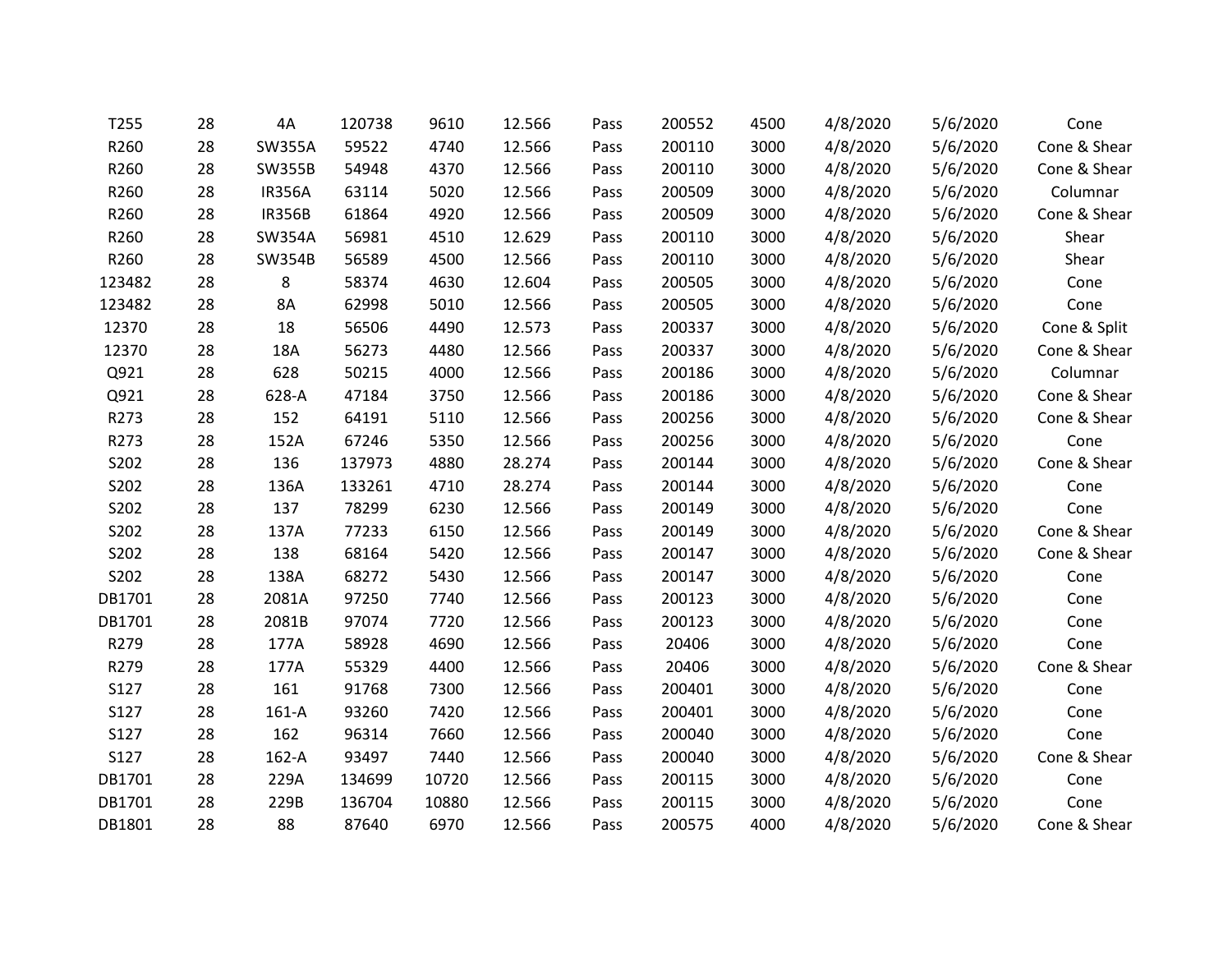| DB1801      | 28             | 88A            | 85960 | 6840 | 12.566 | Pass | 200575 | 4000 | 4/8/2020  | 5/6/2020 | Cone         |
|-------------|----------------|----------------|-------|------|--------|------|--------|------|-----------|----------|--------------|
| DB1801      | 28             | 89             | 62605 | 4980 | 12.566 | Pass | 200677 | 3000 | 4/8/2020  | 5/6/2020 | Cone & Shear |
| DB1801      | 28             | 89A            | 58227 | 4630 | 12.566 | Pass | 200677 | 3000 | 4/8/2020  | 5/6/2020 | Cone         |
| Q029        | 28             | 480A           | 69600 | 5540 | 12.566 | Pass | 200055 | 3000 | 4/8/2020  | 5/6/2020 | Columnar     |
| Q029        | 28             | 480A           | 65416 | 5210 | 12.566 | Pass | 200055 | 3000 | 4/8/2020  | 5/6/2020 | Cone         |
| Q029        | 28             | 481A           | 73178 | 5850 | 12.504 | Pass | 200055 | 3000 | 4/8/2020  | 5/6/2020 | Cone         |
| Q029        | 28             | 481A           | 81625 | 6500 | 12.566 | Pass | 200055 | 3000 | 4/8/2020  | 5/6/2020 | Columnar     |
| R295        | 28             | 113A           | 55489 | 4420 | 12.566 | Pass | 200205 | 3000 | 4/8/2020  | 5/6/2020 | Cone & Shear |
| R295        | 28             | 113A           | 56819 | 4520 | 12.566 | Pass | 200205 | 3000 | 4/8/2020  | 5/6/2020 | Cone & Shear |
| T281        | 28             | 78A            | 49030 | 4040 | 12.13  | Pass | 200084 | 3000 | 4/8/2020  | 5/6/2020 | Cone & Shear |
| T281        | 28             | 78A            | 57349 | 4560 | 12.566 | Pass | 200084 | 3000 | 4/8/2020  | 5/6/2020 | Columnar     |
| T345        | 28             | 28A            | 56237 | 4570 | 12.316 | Pass | 200271 | 3000 | 4/8/2020  | 5/6/2020 | Cone & Shear |
| T345        | 28             | 28A            | 54660 | 4440 | 12.316 | Pass | 200271 | 3000 | 4/8/2020  | 5/6/2020 | Columnar     |
| T349        | 28             | $\overline{7}$ | 66536 | 5290 | 12.566 | Pass | 200233 | 3000 | 4/8/2020  | 5/6/2020 | Cone         |
| T349        | 28             | 7A             | 63623 | 5060 | 12.566 | Pass | 200233 | 3000 | 4/8/2020  | 5/6/2020 | Cone & Shear |
| R279        | 7              | 187B           | 57778 | 4600 | 12.566 | Pass | 20406  | 3000 | 4/29/2020 | 5/6/2020 | Cone         |
| R279        | $\overline{7}$ | 187B           | 55888 | 4450 | 12.566 | Pass | 20406  | 3000 | 4/29/2020 | 5/6/2020 | Cone & Shear |
| DB1801      | 28             | 90             | 95632 | 7610 | 12.566 | Pass | 200170 | 3000 | 4/9/2020  | 5/7/2020 | Columnar     |
| DB1801      | 28             | 90A            | 95108 | 7570 | 12.566 | Pass | 200170 | 3000 | 4/9/2020  | 5/7/2020 | Cone         |
| 123482      | 28             | 9              | 69109 | 5530 | 12.504 | Pass |        | 4000 | 4/9/2020  | 5/7/2020 | Cone & Shear |
| 123482      | 28             | <b>9A</b>      | 71037 | 5650 | 12.566 | Pass |        | 4000 | 4/9/2020  | 5/7/2020 | Cone         |
| R260        | 28             | <b>IR357A</b>  | 66481 | 5290 | 12.566 | Pass | 200085 | 3000 | 4/9/2020  | 5/7/2020 | Cone & Shear |
| R260        | 28             | <b>IR357B</b>  | 66790 | 5310 | 12.566 | Pass | 200085 | 3000 | 4/9/2020  | 5/7/2020 | Cone         |
| Q921        | 28             | 629            | 40455 | 3220 | 12.566 | Pass | 200186 | 3000 | 4/9/2020  | 5/7/2020 | Columnar     |
| Q921        | 28             | 629A           | 41846 | 3330 | 12.566 | Pass | 200186 | 3000 | 4/9/2020  | 5/7/2020 | Columnar     |
| R243        | 28             | 155            | 82387 | 6560 | 12.566 | Pass | 200527 | 3000 | 4/9/2020  | 5/7/2020 | Cone & Shear |
| R243        | 28             | 155A           | 78866 | 6280 | 12.566 | Pass | 200527 | 3000 | 4/9/2020  | 5/7/2020 | Cone         |
| R243        | 28             | 156            | 68977 | 5490 | 12.566 | Pass | 200527 | 3000 | 4/9/2020  | 5/7/2020 | Cone & Shear |
| R243        | 28             | 156A           | 67245 | 5350 | 12.566 | Pass | 200527 | 3000 | 4/9/2020  | 5/7/2020 | Cone         |
| R273        | 28             | 153            | 72963 | 5790 | 12.598 | Pass | 200256 | 3000 | 4/9/2020  | 5/7/2020 | Cone & Shear |
| R273        | 28             | 153A           | 76095 | 6060 | 12.566 | Pass | 200256 | 3000 | 4/9/2020  | 5/7/2020 | Cone         |
| <b>S338</b> | 28             | 732            | 78953 | 6270 | 12.598 | Pass | 200661 | 3000 | 4/9/2020  | 5/7/2020 | Cone         |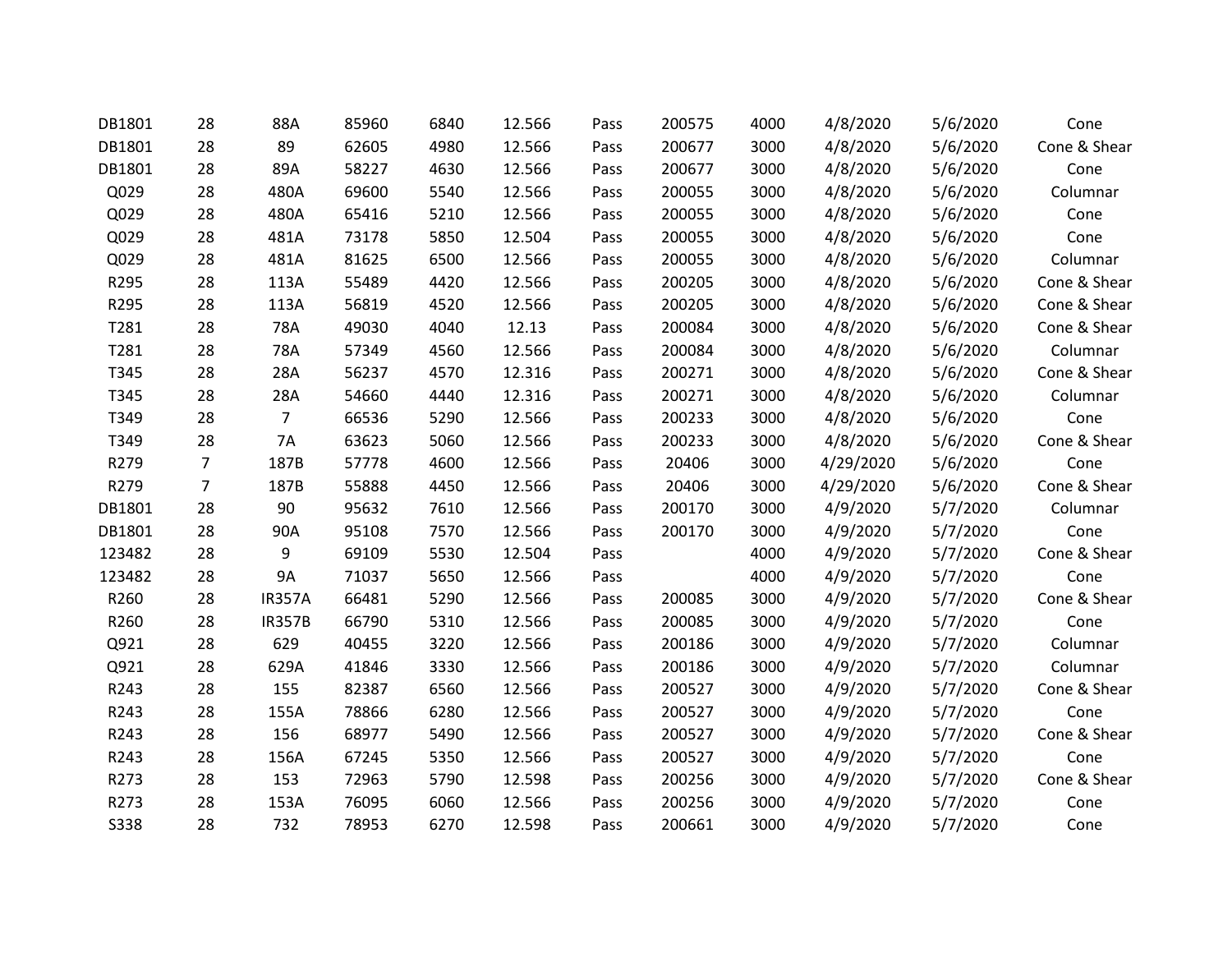| <b>S338</b> | 28 | 732A  | 75484  | 6010   | 12.566 | Pass | 200661  | 3000  | 4/9/2020 | 5/7/2020 | Cone         |
|-------------|----|-------|--------|--------|--------|------|---------|-------|----------|----------|--------------|
| T062        | 28 | 24    | 73919  | 5880   | 12.566 | Pass | 200493  | 3000  | 4/9/2020 | 5/7/2020 | Cone & Shear |
| T062        | 28 | 24A   | 72036  | 5730   | 12.566 | Pass | 200493  | 3000  | 4/9/2020 | 5/7/2020 | Cone & Shear |
| T920        | 28 | 20    | 65488  | 5200   | 12.592 | Pass | 200232  | 3000  | 4/9/2020 | 5/7/2020 | Cone & Shear |
| T920        | 28 | 20A   | 63418  | 5050   | 12.566 | Pass | 200232  | 3000  | 4/9/2020 | 5/7/2020 | Cone         |
| S202        | 28 | 139   | 81453  | 6480   | 12.566 | Pass | 200531  | 4000  | 4/9/2020 | 5/7/2020 | Cone         |
| S202        | 28 | 139A  | 83588  | 6650   | 12.566 | Pass | 200531  | 4000  | 4/9/2020 | 5/7/2020 | Cone         |
| S202        | 28 | 140   | 68365  | 5440   | 12.566 | Pass | 200531  | 4000  | 4/9/2020 | 5/7/2020 | Cone & Shear |
| S202        | 28 | 140A  | 66899  | 5320   | 12.566 | Pass | 200531  | 4000  | 4/9/2020 | 5/7/2020 | Shear        |
| S202        | 28 | 141   | 72772  | 5790   | 12.566 | Pass | 200531  | 4000  | 4/9/2020 | 5/7/2020 | Cone         |
| S202        | 28 | 141A  | 67139  | 5340   | 12.566 | Pass | 200531  | 4000  | 4/9/2020 | 5/7/2020 | Cone         |
| R279        | 28 | 178A  | 70768  | 5630   | 12.566 | Pass | 20406   | 3000  | 4/9/2020 | 5/7/2020 | Cone & Shear |
| R279        | 28 | 178A  | 75028  | 5970   | 12.566 | Pass | 20406   | 3000  | 4/9/2020 | 5/7/2020 | Cone         |
| S127        | 28 | 163   | 79920  | 6360   | 12.566 | Pass | 200401  | 3000  | 4/9/2020 | 5/7/2020 | Cone & Shear |
| S127        | 28 | 163A  | 74308  | 5910   | 12.566 | Pass | 200401  | 3000  | 4/9/2020 | 5/7/2020 | Cone         |
| DB1701      | 28 | 2082A | 106622 | 8480   | 12.566 | Pass | 200123  | 3000  | 4/9/2020 | 5/7/2020 | Cone         |
| DB1701      | 28 | 2082B | 106114 | 8440   | 12.566 | Pass | 200123  | 3000  | 4/9/2020 | 5/7/2020 | Cone         |
| T336        | 28 | 4     | 52076  | 4140   | 12.566 | Pass | 200641  | 3000  | 4/9/2020 | 5/7/2020 | Cone & Split |
| T336        | 28 | 4A    | 51132  | 4070   | 12.566 | Pass | 200641  | 3000  | 4/9/2020 | 5/7/2020 | Cone & Shear |
| DB1801      | 28 | 91    | 56268  | 4480   | 12.566 | Pass | 200677  | 3000  | 4/9/2020 | 5/7/2020 | Columnar     |
| DB1801      | 28 | 91A   | 57596  | 4580   | 12.566 | Pass | 200677  | 3000  | 4/9/2020 | 5/7/2020 | Cone & Split |
| DB1801      | 28 | 92    | 56640  | 4510   | 12.566 | Pass | 200677  | 3000  | 4/9/2020 | 5/7/2020 | Cone & Shear |
| DB1801      | 28 | 92A   | 57023  | 4540   | 12.566 | Pass | 200677  | 3000  | 4/9/2020 | 5/7/2020 | Cone         |
| DB1801      | 28 | 93    | 59253  | 4720   | 12.566 | Pass | 200677  | 3000  | 4/9/2020 | 5/7/2020 | Cone         |
| DB1801      | 28 | 93A   | 55830  | 4440   | 12.566 | Pass | 200677  | 3000  | 4/9/2020 | 5/7/2020 | Cone & Shear |
| 106077      | 28 | 28A   | 70240  | 5530   | 12.692 | Pass | 1591056 | 3000  | 4/9/2020 | 5/7/2020 | Cone & Shear |
| 106077      | 28 | 28A   | 66142  | 5260   | 12.566 | Pass | 1591056 | 3000  | 4/9/2020 | 5/7/2020 | Cone & Shear |
| S293        | 28 | 5A    | 35085  | < 2710 | 12.946 | Fail |         | 4000  | 4/9/2020 | 5/7/2020 | Cone & Shear |
| S293        | 28 | 5A    | 34670  | < 2760 | 12.566 | Fail |         | 4000  | 4/9/2020 | 5/7/2020 | Cone & Shear |
| T345        | 28 | 29A   | 54443  | 4330   | 12.566 | Pass | 200271  | 3000  | 4/9/2020 | 5/7/2020 | Cone & Shear |
| T345        | 28 | 29A   | 54646  | 4350   | 12.566 | Pass | 200271  | 3000  | 4/9/2020 | 5/7/2020 | Columnar     |
| DB1801      | 28 | 2ARB  | 149879 | 11930  | 12.566 | Pass | 200031  | 10000 | 4/9/2020 | 5/7/2020 | Cone & Shear |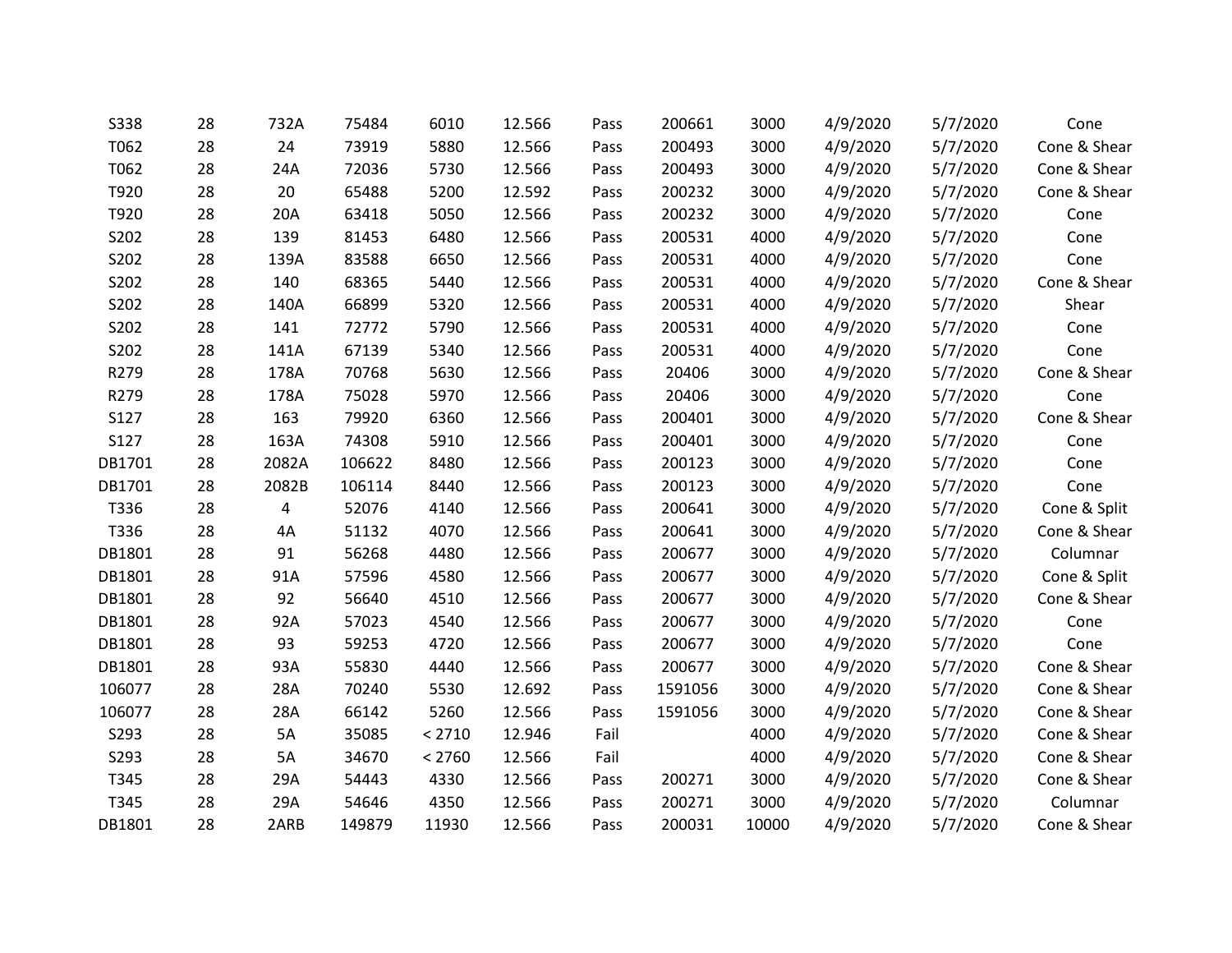| DB1801      | 28             | 2ARB           | 147294 | 11720 | 12.566 | Pass | 200031         | 10000 | 4/9/2020  | 5/7/2020 | Cone         |
|-------------|----------------|----------------|--------|-------|--------|------|----------------|-------|-----------|----------|--------------|
| R279        | 28             | $1B-1A$        | 107836 | 8580  | 12.566 | Pass | <b>BAG MIX</b> | 3000  | 4/9/2020  | 5/7/2020 | Cone         |
| R279        | 28             | $1B-1A$        | 102552 | 8160  | 12.566 | Pass | <b>BAG MIX</b> | 3000  | 4/9/2020  | 5/7/2020 | Cone & Shear |
| R279        | 7              | 188B           | 54315  | 4320  | 12.566 | Pass | 20406          | 3000  | 4/30/2020 | 5/7/2020 | Cone & Split |
| R279        | 7              | 188B           | 52701  | 4190  | 12.566 | Pass | 20406          | 3000  | 4/30/2020 | 5/7/2020 | Columnar     |
| S300        | 28             | 26             | 64116  | 5210  | 12.316 | Pass | 200040         | 3000  | 4/9/2020  | 5/7/2020 | Cone         |
| S300        | 28             | 26A            | 65149  | 5180  | 12.566 | Pass | 200040         | 3000  | 4/9/2020  | 5/7/2020 | Cone & Split |
| T255        | $\overline{7}$ | 8C             | 53812  | 4280  | 12.566 | Pass | 200181         | 3000  | 4/30/2020 | 5/7/2020 | Cone & Shear |
| T284        | <b>18 HR</b>   | 4B             | 65466  | 5210  | 12.566 | Pass | 200096         | 4000  | 5/7/2020  | 5/8/2020 | Cone         |
| T284        | <b>18 HR</b>   | 4C             | 59494  | 4730  | 12.566 | Pass | 200096         | 4000  | 5/7/2020  | 5/8/2020 | Cone & Shear |
| Q921        | 28             | 630            | 43842  | 3490  | 12.566 | Pass | 200186         | 3000  | 4/10/2020 | 5/8/2020 | Cone & Shear |
| Q921        | 28             | 630-A          | 41441  | 3300  | 12.566 | Pass | 200186         | 3000  | 4/10/2020 | 5/8/2020 | Cone         |
| R273        | 28             | 154            | 73163  | 5820  | 12.566 | Pass | 200256         | 3000  | 4/10/2020 | 5/8/2020 | Columnar     |
| R273        | 28             | 154A           | 73690  | 5860  | 12.566 | Pass | 200256         | 3000  | 4/10/2020 | 5/8/2020 | Cone & Shear |
| S060        | 28             | 554            | 81664  | 6500  | 12.566 | Pass | 200196         | 3000  | 4/10/2020 | 5/8/2020 | Cone & Shear |
| S060        | 28             | 554A           | 77831  | 6190  | 12.566 | Pass | 200196         | 3000  | 4/10/2020 | 5/8/2020 | Cone & Shear |
| <b>S338</b> | 28             | 733            | 73249  | 5690  | 12.882 | Pass | 200661         | 3000  | 4/10/2020 | 5/8/2020 | Cone         |
| <b>S338</b> | 28             | 733A           | 70586  | 5620  | 12.566 | Pass | 200661         | 3000  | 4/10/2020 | 5/8/2020 | Cone         |
| S202        | 28             | 142            | 64057  | 5100  | 12.566 | Pass | 200699         | 4000  | 4/10/2020 | 5/8/2020 | Cone & Shear |
| S202        | 28             | 142A           | 63927  | 5090  | 12.566 | Pass | 200699         | 4000  | 4/10/2020 | 5/8/2020 | Cone         |
| DB1701      | 28             | 2083A          | 92286  | 7340  | 12.566 | Pass | 200556         | 3000  | 4/10/2020 | 5/8/2020 | Cone & Shear |
| DB1701      | 28             | 2083B          | 95550  | 7600  | 12.566 | Pass | 200556         | 3000  | 4/10/2020 | 5/8/2020 | Cone         |
| R279        | 28             | 179A           | 71727  | 5710  | 12.566 | Pass | 20406          | 3000  | 4/10/2020 | 5/8/2020 | Cone & Shear |
| R279        | 28             | 179A           | 72928  | 5800  | 12.566 | Pass | 20406          | 3000  | 4/10/2020 | 5/8/2020 | Cone & Shear |
| 160132      | 28             | $\overline{7}$ | 74320  | 5910  | 12.566 | Pass | 200275         | 3000  | 4/10/2020 | 5/8/2020 | Cone & Shear |
| 160132      | 28             | <b>7A</b>      | 75192  | 5980  | 12.566 | Pass | 200275         | 3000  | 4/10/2020 | 5/8/2020 | Cone         |
| S127        | 28             | 164            | 69050  | 5490  | 12.566 | Pass | 200401         | 3000  | 4/10/2020 | 5/8/2020 | Cone & Shear |
| S127        | 28             | 164-A          | 66337  | 5280  | 12.566 | Pass | 200401         | 3000  | 4/10/2020 | 5/8/2020 | Cone         |
| S182        | 28             | 29             | 62111  | 4940  | 12.566 | Pass | 200527         | 3000  | 4/10/2020 | 5/8/2020 | Cone & Shear |
| S182        | 28             | 29A            | 61130  | 4860  | 12.566 | Pass | 200527         | 3000  | 4/10/2020 | 5/8/2020 | Cone & Shear |
| S182        | 28             | 29AR           | 65799  | 5240  | 12.566 | Pass | 20527          | 3000  | 4/10/2020 | 5/8/2020 | Cone & Shear |
| S182        | 28             | 29AR1          | 62533  | 4980  | 12.566 | Pass | 20527          | 3000  | 4/10/2020 | 5/8/2020 | Cone         |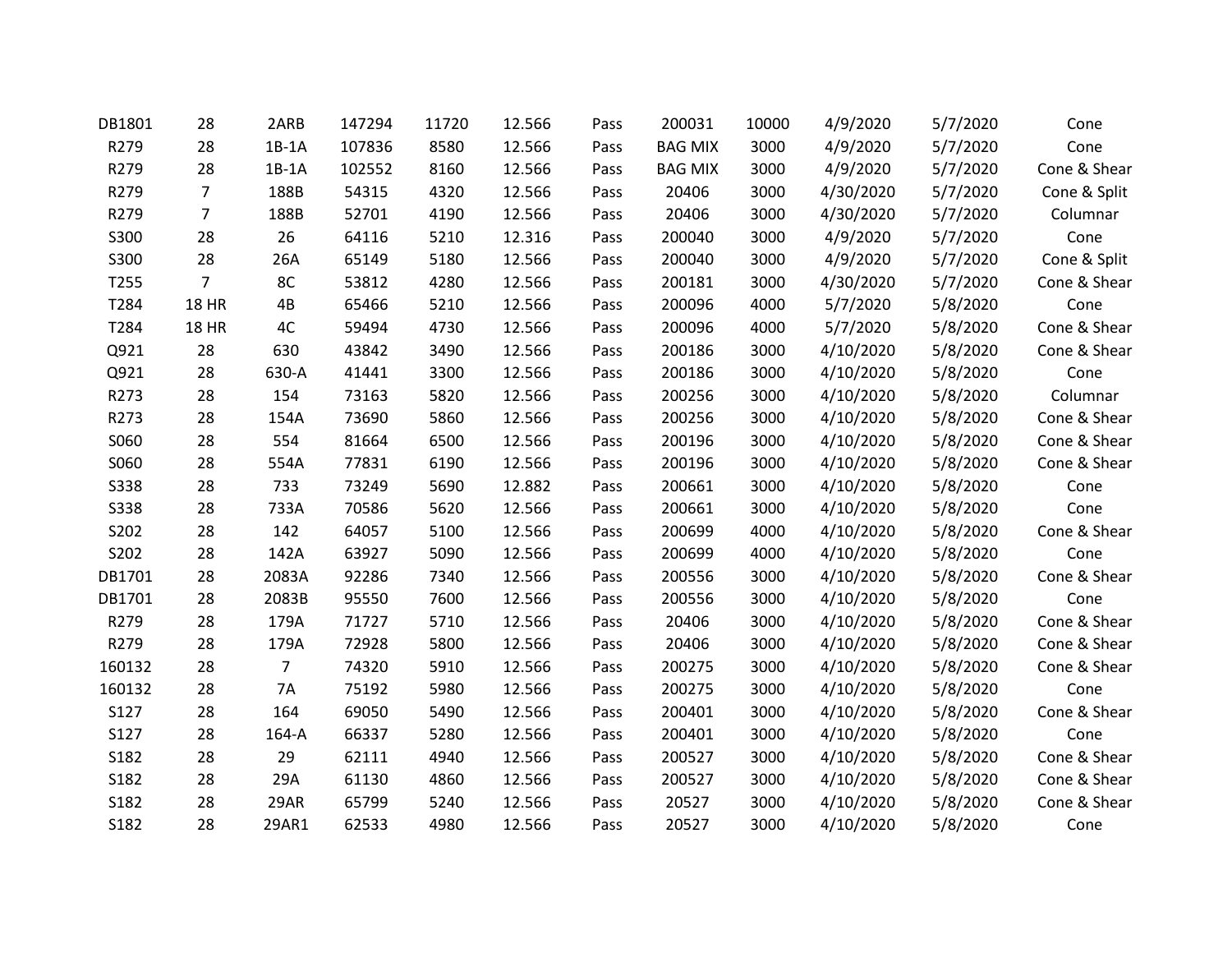| DB1801      | 28             | 94          | 58613  | 4660  | 12.566 | Pass | 200677 | 3000     | 4/10/2020                                                                                       | 5/8/2020  | Columnar     |
|-------------|----------------|-------------|--------|-------|--------|------|--------|----------|-------------------------------------------------------------------------------------------------|-----------|--------------|
| DB1801      | 28             | 94A         | 58216  | 4630  | 12.566 | Pass | 200677 | 3000     | 4/10/2020                                                                                       | 5/8/2020  | Cone & Shear |
| DB1801      | 28             | 95          | 62864  | 5000  | 12.566 | Pass | 200677 | 3000     | 4/10/2020                                                                                       | 5/8/2020  | Cone         |
| DB1801      | 28             | 95A         | 60764  | 4840  | 12.566 | Pass | 200677 | 3000     | 4/10/2020                                                                                       | 5/8/2020  | Cone & Shear |
| 120116      | 28             | 3A          | 88893  | 7070  | 12.566 | Pass | 670020 | 4000     | 4/10/2020                                                                                       | 5/8/2020  | Cone         |
| 120116      | 28             | 3A          | 90412  | 7190  | 12.566 | Pass | 670020 | 4000     | 4/10/2020                                                                                       | 5/8/2020  | Cone         |
| 123482      | 28             | 10          | 66703  | 5260  | 12.692 | Pass |        | 4000     | 4/10/2020                                                                                       | 5/8/2020  | Cone & Shear |
| 123482      | 28             | 10A         | 64882  | 5110  | 12.692 | Pass |        | 4000     | 4/10/2020                                                                                       | 5/8/2020  | Cone & Shear |
| R295        | 28             | 114A        | 69015  | 5490  | 12.566 | Pass | 200203 | 3000     | 4/10/2020                                                                                       | 5/8/2020  | Cone & Shear |
| R295        | 28             | 114A        | 71579  | 5700  | 12.566 | Pass | 200203 | 3000     | 4/10/2020                                                                                       | 5/8/2020  | Cone & Shear |
| T265        | 28             | 19A         | 74651  | 5940  | 12.566 | Pass |        | 3000     | 4/10/2020                                                                                       | 5/8/2020  | Cone         |
| T265        | 28             | 19A         | 99538  | 7920  | 12.566 | Pass |        | 3000     | 4/10/2020                                                                                       | 5/8/2020  | Cone         |
| T281        | 28             | 79A         | 58665  | 4670  | 12.566 | Pass | 200084 | 3000     | 4/10/2020                                                                                       | 5/8/2020  | Cone & Shear |
| T281        | 28             | 79A         | 59771  | 4760  | 12.566 | Pass | 200084 | 3000     | 4/10/2020                                                                                       | 5/8/2020  | Cone & Split |
| DB1801      | 28             | 36ARK       | 161371 | 12840 | 12.566 | Pass | 200046 | 10000    | 4/10/2020                                                                                       | 5/8/2020  | Cone         |
| DB1801      | 28             | 36ARK       | 166246 | 13230 | 12.566 | Pass | 200046 | 10000    | 4/10/2020                                                                                       | 5/8/2020  | Cone         |
| 125190      | 28             | 19          | 59177  | 4660  | 12.692 | Pass | 200337 | 3000     | 4/10/2020                                                                                       | 5/8/2020  | Cone & Shear |
| 125190      | 28             | 19A         | 61096  | 4860  | 12.566 | Pass | 200337 | 3000     | 4/10/2020                                                                                       | 5/8/2020  | Cone         |
| S307        | 14             | 27B         | 55272  | 4400  | 12.566 | Pass | 200397 | 3000     | 4/24/2020                                                                                       | 5/8/2020  | Cone & Shear |
| R273        | $\overline{7}$ | <b>D10B</b> | 51915  | 4130  | 12.566 | Pass | 200258 | 4000     | 5/1/2020                                                                                        | 5/8/2020  | Cone         |
| <b>S338</b> | 11             | 738D        | 56074  | 4460  | 12.56  | Pass | 200661 | 3000     | 4/27/2020                                                                                       | 5/8/2020  | Cone         |
| <b>S338</b> | 11             | 738E        | 60880  | 4840  | 12.56  | Pass | 200661 | 3000     | 4/27/2020                                                                                       | 5/8/2020  | Cone         |
| <b>S338</b> | 10             | 739D        | 53963  | 4290  | 12.56  | Pass | 200611 | 3000     | 4/28/2020                                                                                       | 5/8/2020  | Cone         |
| <b>S338</b> | 10             | 739E        | 53185  | 4230  | 12.56  | Pass | 200611 | 3000     | 4/28/2020                                                                                       | 5/8/2020  | Columnar     |
|             |                |             |        |       |        |      |        |          | The Following Cylinders Not Were Broken At The HQ Lab But Rather A Regional Lab Due To Covid-19 |           |              |
| Contract    | Age            | Cylinder    | LBF    | PSI   | Area   | P/F  | Design | Required | Made                                                                                            | Tested    | Fracture     |
| S289        | 28             | 12          | 88730  | 7061  | 12.57  | Pass | 200357 | 3000     | 2/27/2020                                                                                       | 3/25/2020 |              |
| S289        | 28             | 12A         | 98820  | 7864  | 12.57  | Pass | 200357 | 3000     | 2/27/2020                                                                                       | 3/25/2020 |              |
| R252        | 33             | 119         | 89340  | 7109  | 12.57  | Pass | 19376  | 3000     | 2/21/2020                                                                                       | 3/25/2020 |              |
| R252        | 33             | 119A        | 85670  | 6818  | 12.57  | Pass | 19376  | 3000     | 2/21/2020                                                                                       | 3/25/2020 |              |
| R252        | 29             | 120         | 92110  | 7330  | 12.57  | Pass | 19376  | 3000     | 2/25/2020                                                                                       | 3/25/2020 |              |
| R252        | 29             | 120A        | 92110  | 7330  | 12.57  | Pass | 19376  | 3000     | 2/25/2020                                                                                       | 3/25/2020 |              |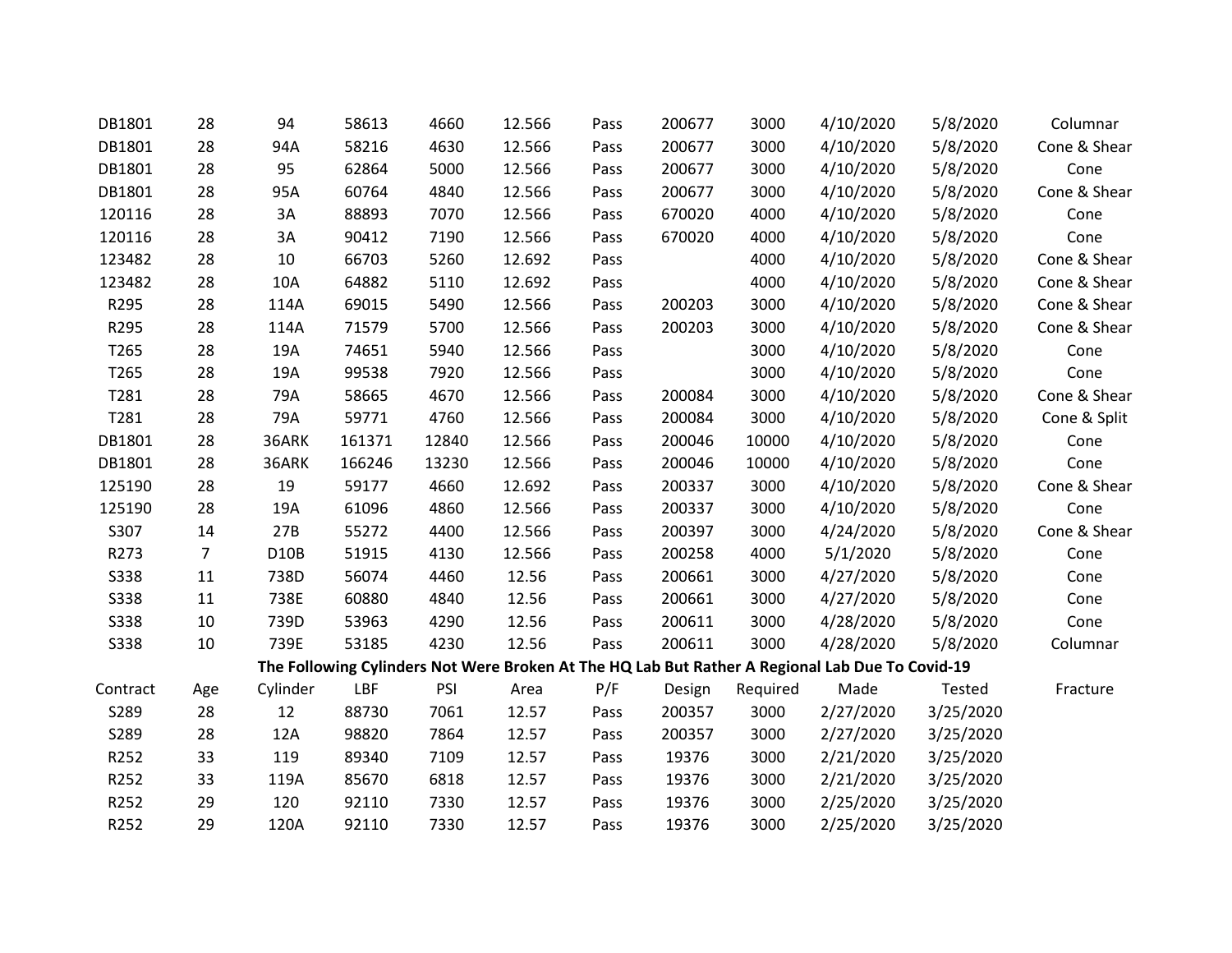| R252       | 28             | 121             | 52060  | 4143  | 12.57 | Pass | 19376  | 3000  | 2/27/2020 | 3/26/2020 |              |
|------------|----------------|-----------------|--------|-------|-------|------|--------|-------|-----------|-----------|--------------|
| R252       | 28             | 121A            | 58140  | 4627  | 12.57 | Pass | 19376  | 3000  | 2/27/2020 | 3/26/2020 |              |
| R252       | 28             | 122             | 79070  | 6292  | 12.57 | Pass | 19376  | 3000  | 3/3/2020  | 4/1/2020  |              |
| R252       | 28             | 122A            | 92920  | 7394  | 12.57 | Pass | 19376  | 3000  | 3/3/2020  | 4/1/2020  |              |
| R252       | 28             | 123             | 76850  | 6115  | 12.57 | Pass | 19376  | 3000  | 3/3/2020  | 4/1/2020  |              |
| R252       | 28             | 123A            | 71760  | 5711  | 12.57 | Pass | 19376  | 3000  | 3/3/2020  | 4/1/2020  |              |
| S289       | 28             | 13              | 93570  | 74030 | 12.57 | Pass | 200357 | 3000  | 3/7/2020  | 4/3/2020  |              |
| S289       | 28             | 13A             | 74030  | 5891  | 12.57 | Pass | 200357 | 3000  | 3/7/2020  | 4/3/2020  |              |
| S277       | 5              | $C24-B$         | 54320  | 4322  | 12.57 | Pass | 200305 | 3000  | 4/22/2020 | 4/27/2020 |              |
| S277       | 5              | $C24-C$         | 51620  | 4108  | 12.57 | Pass | 200305 | 3000  | 4/22/2020 | 4/27/2020 |              |
| CPI        | 28             | 12D             | 98147  | 7810  | 12.57 | Pass | 200370 | 6500  | 4/1/2020  | 4/29/2020 |              |
| <b>CPI</b> | 28             | 12D             | 92759  | 7380  | 12.57 | Pass | 200370 | 6500  | 4/1/2020  | 4/29/2020 |              |
| R252       | 28             | 126             | 80710  | 6423  | 12.57 | Pass | 19376  | 3000  | 4/3/2020  | 5/1/2020  |              |
| R252       | 28             | 126A            | 82970  | 6602  | 12.57 | Pass | 19376  | 3000  | 4/3/2020  | 5/1/2020  |              |
| T922       | 28             | 11              | 102468 | 8154  | 12.57 | Pass | 200346 | 3000  | 4/3/2020  | 5/1/2020  |              |
| T922       | 28             | 11A             | 110214 | 8771  | 12.57 | Pass | 200346 | 3000  | 4/3/2020  | 5/1/2020  |              |
| R252       | 28             | 126             | 80710  | 6423  | 12.57 | Pass | 19376  | 3000  | 4/3/2020  | 5/1/2020  |              |
| R252       | 28             | 126A            | 82970  | 6602  | 12.57 | Pass | 19376  | 3000  | 4/3/2020  | 5/1/2020  |              |
| R272       | 28             | D234            | 86953  | 6920  | 12.57 | Pass | 200561 | 3000  | 4/6/2020  | 5/4/2020  | <b>SHEAR</b> |
| R272       | 28             | D234A           | 77574  | 6173  | 12.57 | Pass | 200561 | 3000  | 4/6/2020  | 5/4/2020  | <b>SHEAR</b> |
| <b>CPI</b> | 10             | 47 <sub>D</sub> | 135511 | 10740 | 12.59 | Pass | 200372 | 10000 | 4/24/2020 | 5/4/2020  |              |
| <b>CPI</b> | 10             | 47 <sub>D</sub> | 135810 | 10800 | 12.58 | Pass | 200372 | 10000 | 4/24/2020 | 5/4/2020  |              |
| <b>CPI</b> | $\overline{7}$ | 48M             | 134185 | 10680 | 12.57 | Pass | 200372 | 10000 | 4/27/2020 | 5/4/2020  |              |
| <b>CPI</b> | $\overline{7}$ | 48M             | 136840 | 10890 | 12.57 | Pass | 200372 | 10000 | 4/27/2020 | 5/4/2020  |              |
| R252       | 28             | 127             | 73020  | 5811  | 12.57 | Pass | 200311 | 3000  | 4/6/2020  | 5/4/2020  |              |
| R252       | 28             | 127A            | 73210  | 5825  | 12.57 | Pass | 200311 | 3000  | 4/6/2020  | 5/4/2020  |              |
| <b>CPI</b> | 6              | 49L             | 126563 | 10080 | 12.57 | Pass | 200372 | 10000 | 4/28/2020 | 5/4/2020  |              |
| <b>CPI</b> | 6              | 49L             | 138848 | 10651 | 12.57 | Pass | 200372 | 10000 | 4/28/2020 | 5/4/2020  |              |
| <b>CPI</b> | 5              | 32D             | 83905  | 6677  | 12.57 | Pass | 200370 | 5000  | 4/29/2020 | 5/4/2020  |              |
| <b>CPI</b> | 5              | 32D             | 89028  | 7136  | 12.57 | Pass | 200370 | 5000  | 4/29/2020 | 5/4/2020  |              |
| <b>CPI</b> | 5              | 32L             | 80914  | 6439  | 12.57 | Pass | 200370 | 5000  | 4/29/2020 | 5/4/2020  |              |
| <b>CPI</b> | 5              | 32L             | 79585  | 6333  | 12.57 | Pass | 200370 | 5000  | 4/29/2020 | 5/4/2020  |              |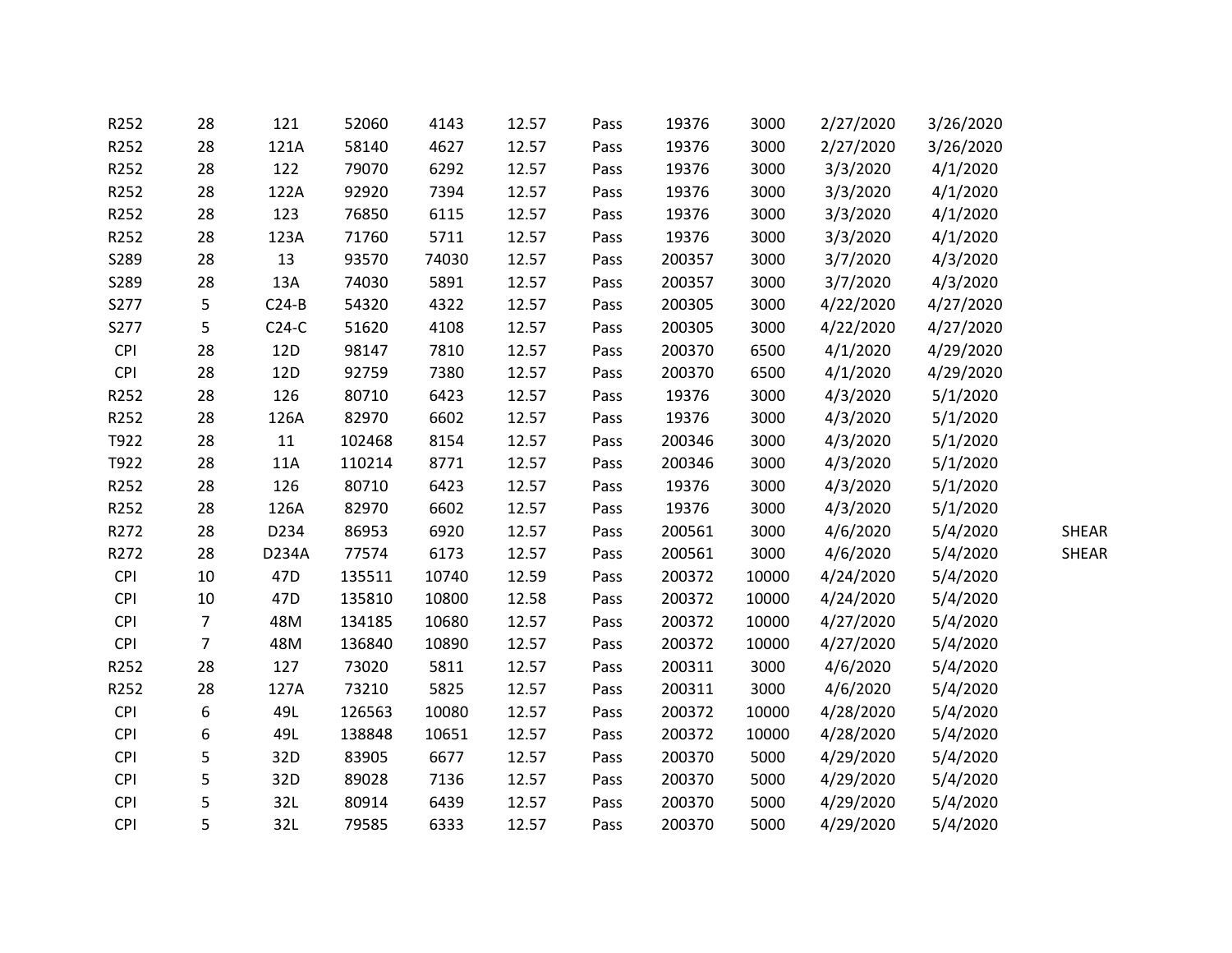| <b>CPI</b> | $\overline{7}$ | 31D             | 89211  | 7099  | 12.57 | Pass | 200370 | 5000 | 4/27/2020 | 5/4/2020 |
|------------|----------------|-----------------|--------|-------|-------|------|--------|------|-----------|----------|
| CPI        | $\overline{7}$ | 31D             | 72513  | 5770  | 12.57 | Pass | 200370 | 5000 | 4/27/2020 | 5/4/2020 |
| R252       | 28             | 128             | 81300  | 6469  | 12.57 | Pass | 200311 | 3000 | 4/7/2020  | 5/5/2020 |
| R252       | 28             | 128A            | 86880  | 6914  | 12.57 | Pass | 200311 | 3000 | 4/7/2020  | 5/5/2020 |
| CPI        | 8              | 31L             | 78673  | 6261  | 12.57 | Pass | 200370 | 5000 | 4/27/2020 | 5/5/2020 |
| <b>CPI</b> | 8              | 31L             | 84445  | 6720  | 12.57 | Pass | 200370 | 5000 | 4/27/2020 | 5/5/2020 |
| <b>CPI</b> | 28             | 38L             | 133756 | 10644 | 12.57 | Pass | 200372 | 8000 | 4/7/2020  | 5/5/2020 |
| <b>CPI</b> | 28             | 38L             | 142942 | 11375 | 12.57 | Pass | 200372 | 8000 | 4/7/2020  | 5/5/2020 |
| <b>CPI</b> | 28             | 6A              | 80242  | 6385  | 12.57 | Pass | 200371 | 3500 | 4/7/2020  | 5/5/2020 |
| CPI        | 28             | 6B              | 80838  | 6433  | 12.57 | Pass | 200371 | 3500 | 4/7/2020  | 5/5/2020 |
| T070       | 28             | 20              | 85973  | 6842  | 12.57 | Pass | 200561 | 3000 | 4/6/2020  | 5/5/2020 |
| T070       | 28             | 20A             | 84546  | 6728  | 12.57 | Pass | 200561 | 3000 | 4/6/2020  | 5/5/2020 |
| <b>CPI</b> | 28             | <b>7A</b>       | 79184  | 6300  | 12.57 | Pass | 200371 | 3500 | 4/8/2020  | 5/6/2020 |
| <b>CPI</b> | 28             | 7B              | 82199  | 6540  | 12.57 | Pass | 200371 | 3500 | 4/8/2020  | 5/6/2020 |
| <b>CPI</b> | 28             | 39M             | 140916 | 11210 | 12.57 | Pass | 200372 | 8000 | 4/8/2020  | 5/6/2020 |
| CPI        | 28             | 39M             | 149903 | 11930 | 12.57 | Pass | 200372 | 8000 | 4/8/2020  | 5/6/2020 |
| T382       | 18HR           | 10              | 159920 | 5660  | 28.27 | Pass | 200612 | 2500 | 5/5/2020  | 5/6/2020 |
| T382       | 18HR           | 10A             | 164493 | 5820  | 28.27 | Pass | 200612 | 2500 | 5/5/2020  | 5/6/2020 |
| T070       | 28             | 21              | 65676  | 5230  | 12.57 | Pass | 200561 | 3000 | 4/8/2020  | 5/6/2020 |
| T070       | 28             | 21A             | 70255  | 5590  | 12.57 | Pass | 200561 | 3000 | 4/8/2020  | 5/6/2020 |
| T922       | 28             | 12              | 76033  | 6050  | 12.57 | Pass | 200346 | 3000 | 4/8/2020  | 5/6/2020 |
| T922       | 28             | 12A             | 75069  | 5970  | 12.57 | Pass | 200346 | 3000 | 4/8/2020  | 5/6/2020 |
| Q031       | 28             | 503             | 76237  | 6070  | 12.57 | Pass | 200298 | 3000 | 4/8/2020  | 5/6/2020 |
| Q031       | 28             | 503A            | 75023  | 5970  | 12.57 | Pass | 200298 | 3000 | 4/8/2020  | 5/6/2020 |
| S277       | 28             | C <sub>22</sub> | 66020  | 5254  | 12.57 | Pass | 200305 | 3000 | 4/9/2020  | 5/7/2020 |
| S277       | 28             | C22A            | 67220  | 5349  | 12.57 | Pass | 200305 | 3000 | 4/9/2020  | 5/7/2020 |
| R272       | 28             | 235             | 64518  | 5134  | 12.57 | Pass | 200561 | 3000 | 4/9/2020  | 5/7/2020 |
| R272       | 28             | 235A            | 49566  | 3944  | 12.57 | Pass | 200561 | 3000 | 4/9/2020  | 5/7/2020 |
| R272       | 8              | 244             | 54235  | 4316  | 12.57 | Pass | 200561 | 3000 | 4/29/2020 | 5/7/2020 |
| R272       | 8              | 244A            | 53405  | 4250  | 12.57 | Pass | 200561 | 3000 | 4/29/2020 | 5/7/2020 |
| Q031       | 28             | 504             | 96224  | 7651  | 12.57 | Pass | 200298 | 3000 | 4/9/2020  | 5/7/2020 |
| Q031       | 28             | 504A            | 82375  | 7351  | 12.57 | Pass | 200298 | 3000 | 4/9/2020  | 5/7/2020 |